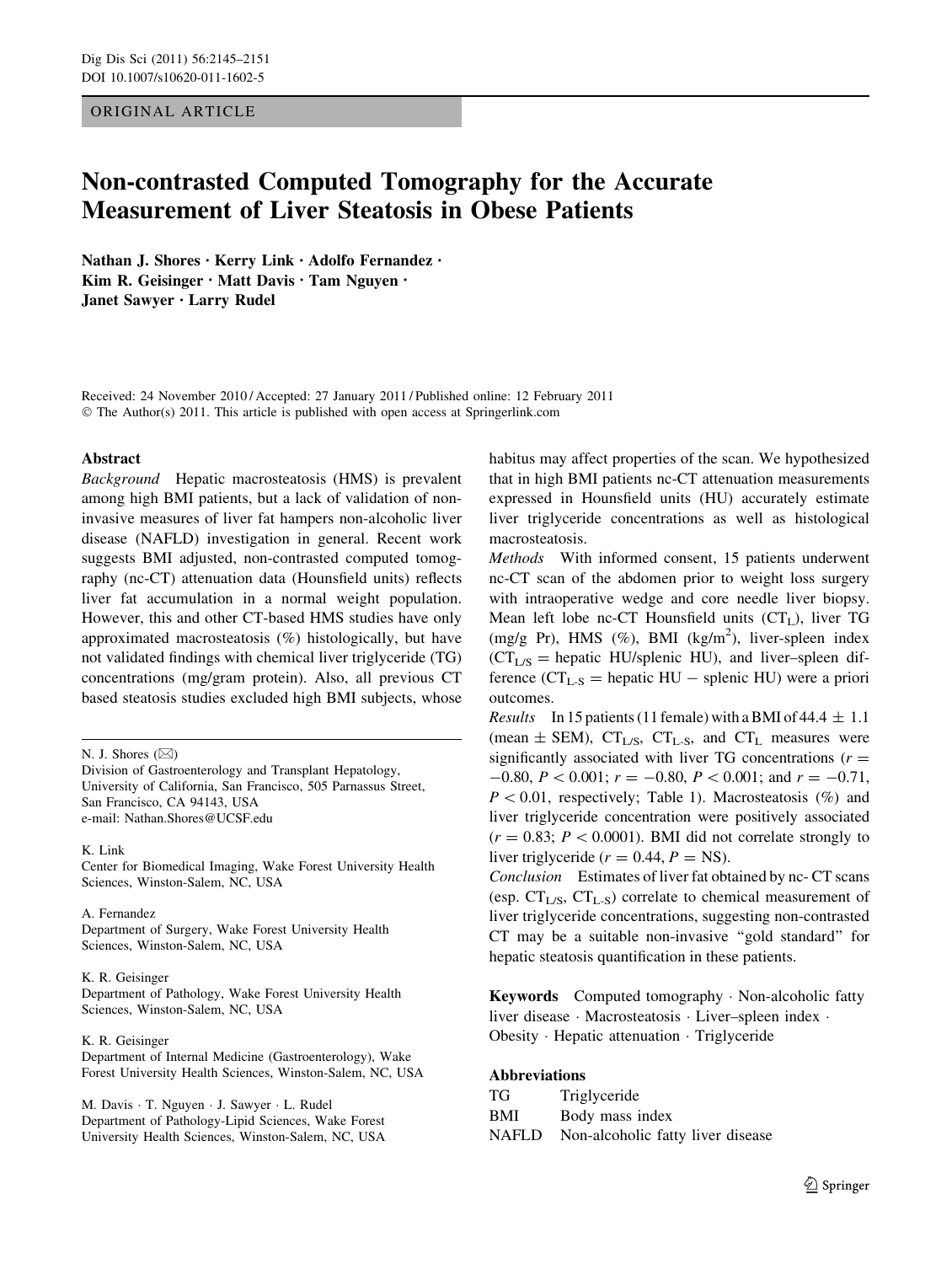| $nc-CT$           | Non-contrasted computed tomography            |
|-------------------|-----------------------------------------------|
| HU                | Hounsfield units                              |
| $CT_{L/S}$        | Left lobe liver-spleen Index                  |
| $CT_{L-S}$        | Left lobe liver-spleen attenuation difference |
| $CT_{L}$          | Left lobe computed tomography liver           |
|                   | attenuation                                   |
| $CT_{\text{Lin}}$ | Left lobe computed tomography liver           |
|                   | attenuation adjusted via the "Liu" equation   |
| CTr               | Right lobe computed tomography liver          |
|                   | attenuation                                   |
| $CTr_{L/S}$       | Right lobe liver-spleen Index                 |

## Introduction

Non-alcoholic fatty liver disease (NAFLD) is an emerging epidemic in the United States and other industrialized countries [\[1](#page-5-0)]. Abnormal fat deposition in the liver has a significant rate of transition to cirrhosis [\[2](#page-5-0)] and hepatocellular carcinoma [\[3](#page-5-0)] and worsens patient response to viral hepatitis therapy [[4\]](#page-5-0). It is estimated that one-third of Americans—and 80% of patients undergoing weight-loss surgery—have fatty liver, and that the sequelae of NAFLD will eventually supplant hepatitis C virus liver disease as the number one indication for liver transplant [\[5](#page-5-0)]. Unfortunately, fatty liver disease likely has even farther reaching human health implications. Simple hepatic macrosteatosis (HMS), defined as macrosteatosis regardless of inflammation, ballooning, or fibrosis, has been linked to insulin resistance, obesity, hyperlipidemia [\[6](#page-5-0)], and atherosclerotic heart disease in humans [[6,](#page-5-0) [7\]](#page-5-0). Currently, human clinical investigation of hepatic steatosis and its response to therapy is limited by dependence upon liver biopsy, an invasive and sometimes unpleasant procedure that carries a very small risk of serious complication [[8\]](#page-5-0).

Several studies have evaluated noninvasive methods for estimation of HMS, including ultrasound, CT, and MRI [[9,](#page-5-0) [10](#page-5-0)]. Generally, magnetic resonance imaging techniques seem to be preferred, especially when it is desirable to accurately estimate lower levels of hepatic macrosteatosis and liver triglyceride, since proton NMR is generally believed to better assess the actual liver triglyceride concentration. However, heavily cited MRI studies have extrapolated triglyceride concentration from animal models [\[11](#page-6-0)] or a small sample of ex vivo liver MRI results collected in a single study [[12\]](#page-6-0), so this assumption remains incompletely tested.

Multiple studies have attempted to correlate computed tomography (CT) findings of non-obese subjects to the degree of HMS demonstrated histologically on hematoxylin and eosin (H&E) stained liver sections with mixed results [\[13–15](#page-6-0)]. Groups have employed an array of attenuation indices, usually comparing liver Hounsfield units (HU) against that of a low adipose internal standard (e.g., the spleen, portal vein, left ventricle, etc.). A very recent report by Liu et al. [\[16](#page-6-0)] has proposed an equation to modify CT attenuation data with subject BMI to better correlate HU with HMS in patients with  $>5\%$  macrosteatosis. However, H&E assisted liver biopsy interpretation of steatosis may only be semiquantitative and susceptible to interobserver variability [\[17](#page-6-0)] and sampling error [\[18](#page-6-0)]. Computer and Oil Red O stain have been proposed to improve precision, but have not been validated chemically either. As a result, histology as a ''gold standard'' may confound the evaluation of a CT scan's ability to accurately reflect liver fat.

Since no group has correlated CT findings with actual laboratory quantification of hepatic triglyceride per gram of liver protein, our aim is to discern whether or not unenhanced CT determination of hepatic macrosteatosis based on image attenuation data (Hounsfield units) is significantly correlated to chemical measurement of liver triglyceride (mg/g protein) in high BMI patients, a growing, unstudied demographic often unsuitable for MRI. Verified correlation of these radiologic and laboratory parameters may facilitate the development of a reliable and noninvasive standard measurement of liver steatosis for both clinical and research objectives.

## Methods

This work was an IRB approved prospective, cross sectional pilot study. From 2009 to 2010, 15 patients scheduled to undergo elective weight loss surgery (laparoscopic gastric banding or Roux-en-Y gastric bypass surgery) at Wake Forest University Baptist Hospital, Winston-Salem, NC, USA agreed to a preoperative non-contrasted abdominal CT scan, as well as the intraoperative collection of a wedge liver biopsy, a core needle liver biopsy, and 10 ml of whole blood. Previous experiments in obese patients indicated a small sample size provided sufficient variations in HMS to test non-contrasted CT's ability to discern HMS across a broad spectrum [\[19](#page-6-0)]. Patients were excluded for a history of chronic liver disease other than NAFLD (macrosteatosis in the setting of hepatic ballooning, inflammation or fibrosis), a history of malignancy other than non-melanomatous skin cancer, an INR greater than 1.8, the need for therapeutic anticoagulation after surgery, a history of chronic inflammatory diseases including but not limited to rheumatoid arthritis, psoriasis, systemic lupus erythematosis, sarcoidosis, inflammatory bowel disease, greater than or equal to 105 g of ethanol per week, greater than or equal to 45 g in a given day per week, and refusal to participate.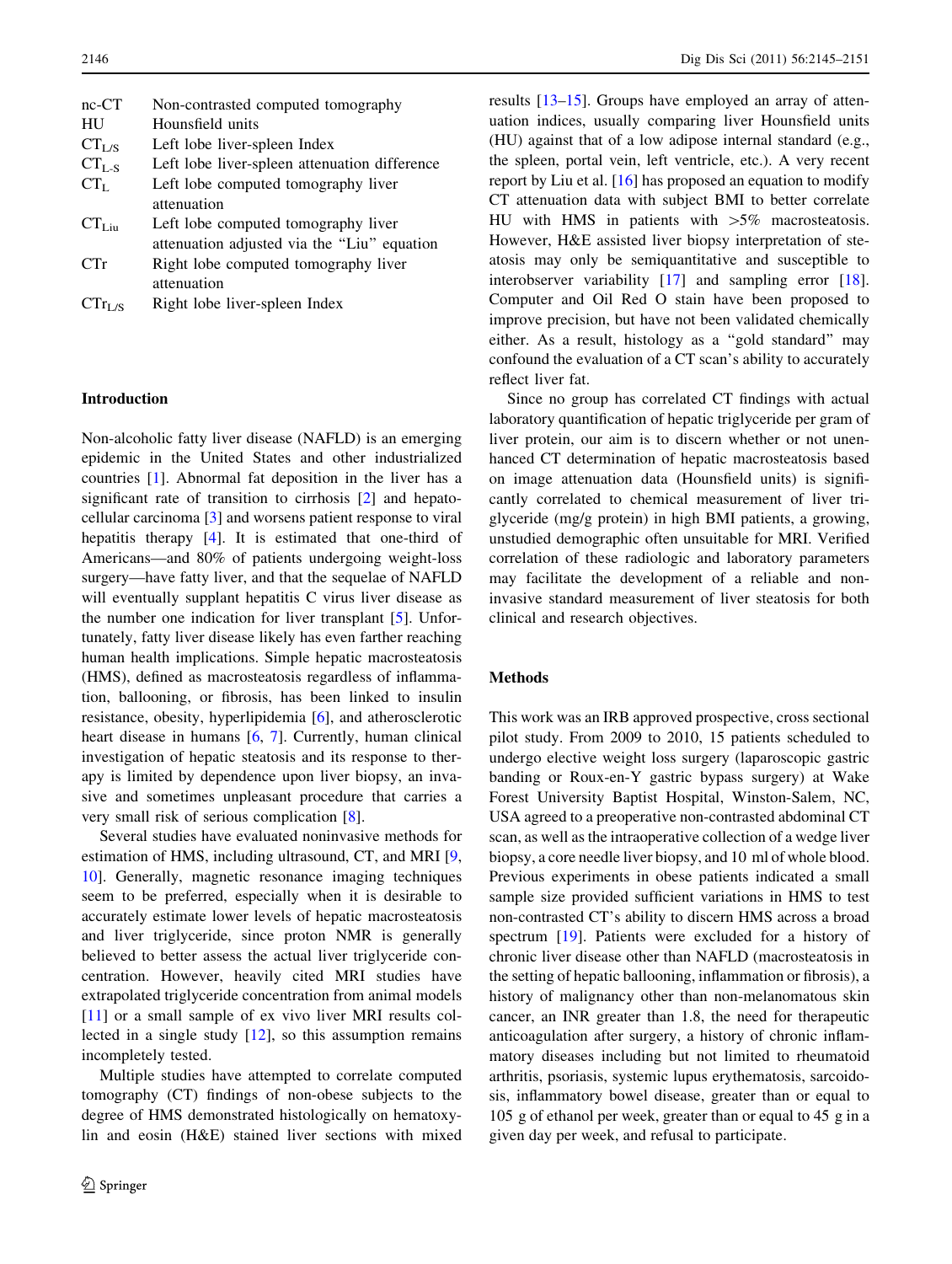### Liver Biopsy

For lipid analysis, wedge biopsies from the lateral left hepatic lobe ranging from 250–500 mg were rinsed with saline and snap frozen in liquid nitrogen in the operating room before subsequent storage at  $-80^{\circ}$ F. At the time of analysis, all lipids from minced pieces of liver (50–100 mg) were extracted in 2:1 chloroform:methanol overnight [\[20](#page-6-0)]. All lipid quantification assays were performed on aliquots of the chloroform extract. Measurement of triglycerides was determined after the addition of Triton- $\times$ 100 to solubilize lipids; after removal of the chloroform by evaporation, lipids were suspended in water and quantified with enzymatic assays (triglyceride [TG] and cholesterol by Roche Diagnostics and unesterified cholesterol by Wako Chemicals USA) [\[21\]](#page-6-0).

A single intraoperative core needle liver biopsy was taken from the lateral left lobe of each subject with an 18-gauge spring-loaded MC1820 Bard<sup>TM</sup> biopsy device. These core needle samples were immediately placed in 10% buffered formalin and submitted for histologic evaluation of steatosis, necroinflammation, ballooning, and fibrosis by a single expert pathologist using standardized scoring methods [[22,](#page-6-0) [23\]](#page-6-0). Hematoxylin and eosin and trichrome slide preparations were performed per center standards. A semiquantitative measure of HMS was made by point counting hepatocytes at  $400 \times$  optical magnification. An overlying grid of 35  $\mu$ m<sup>2</sup> boxes was used to assist counting. The hepatocytes of five, non-overlapping fields that did not include a portal tract were hand counted, yielding percentages of hepatocytes as macrosteatotic (lipid droplets large enough to displace the nucleus and/or  $\geq$ 15 µm), microsteatotic (multiple lipid droplets all smaller than the nucleus), and normal (no evidence of lipid droplets) [\[24](#page-6-0)]. Degrees of HMS were graded according to convention established by Kleiner et al. [\[23](#page-6-0)]: minimal,  $\leq 5\%$ ; grade 1, 5–33%; grade 2, 33–66%; and grade 3,  $>66\%$ . In order to better clinically describe our cohort, the NASH activity score (NAS) ranging from 0–8 was calculated on a standardized grading system: HMS (scale of 0–3), lobular inflammation (0–3), and hepatocellular ballooning (0–2), with higher scores indicating increasing severity of NASH. NAS scores  $\geq$ 5 have been validated as diagnostic of NASH. Separately, fibrosis was staged 0–4 as described by Brunt et al. [\[22](#page-6-0)].

# Computed Tomography

The non-contrasted computed tomography (Lightspeed 16; GE Medical Systems, Milwaukee, WI) was performed on a helical scanner set to scan and reconstruct as follows: 0.8 s rotation time, full 8 detector rows, 2.5 slice thickness,

0.875:1 beam pitch, 8.75 table speed, interval 2.5, SFOV large, DFOV 35, 140 kV, amperage 350 mA. Images were reviewed by a single, expert radiologist blinded to biopsy data who determined hepatic attenuation with Hounsfield units (HU) in hepatic regions corresponding to the subsequent left liver biopsy site. CT attenuation of three distinct circular areas was measured in the liver biopsy site (lateral left lobe) as well as the spleen to generate mean values. Care was taken to avoid inclusion of visually distinct vasculature and biliary structures in the regions of interest.

In addition to simple mean left lobe hepatic attenuation  $(CT<sub>L</sub>)$ , four other indices derived from left lobe CT data were recorded for comparison to biopsy proven hepatic macrosteatosis and to chemical measures of hepatic triglyceride concentration. Splenic attenuation was used to calculate a liver–spleen Index ( $CT_{L/S}$  = mean hepatic HU/ mean splenic HU) as well as liver–spleen attenuation difference  $(CT_{L-S}$  = mean hepatic HU - mean splenic HU). Also, liver attenuation data from the region of interest was transformed using the equation  $CT_{\text{Liu}} = 47.7 + 1.48 \text{BMI}$  $- 1.18CT$  Hounsfield units [\[16](#page-6-0)]. Liu et al. describe  $CT_{Lin}$ as correlating strongly to macrosteatosis in living liver donor candidates with HMS  $>5\%$ . Mean CT attenuation from the non-biopsied, right lobe (CTr) was also averaged from three distinct areas and compared to the biopsied (lateral left) lobe's chemical, histological, and CT data to gauge the applicability of findings throughout the entire liver.

#### Statistical Analysis

Data were analyzed using descriptive statistical analysis, including mean with standard error for continuous variables and proportions for categorical variables. Comparisons between groups were done using chi-square or Fisher's exact tests for proportions and the Student's  $t$  tests for continuous variables. Pearson product-moment correlation coefficients were calculated for continuous variables to determine strength of the correlation statistic. The significance of correlations were calculated from the t-statistic using the formula  $t = (vr^2/1 - r^2)^{1/2}$  where  $v = n-2$  and  $r =$  correlation coefficient. Log transformations were used to normalize the distributions of data when needed.

# Results

After informed consent, 15 patients (11 females) with a mean BMI of  $44.4 \pm 1.1$  m/kg<sup>2</sup> (range of 38.3–51.5) underwent liver biopsy (Table [1](#page-3-0)). Although the dataset is small, a wide variation in HMS was observed so that regression analysis can be appropriately used to compare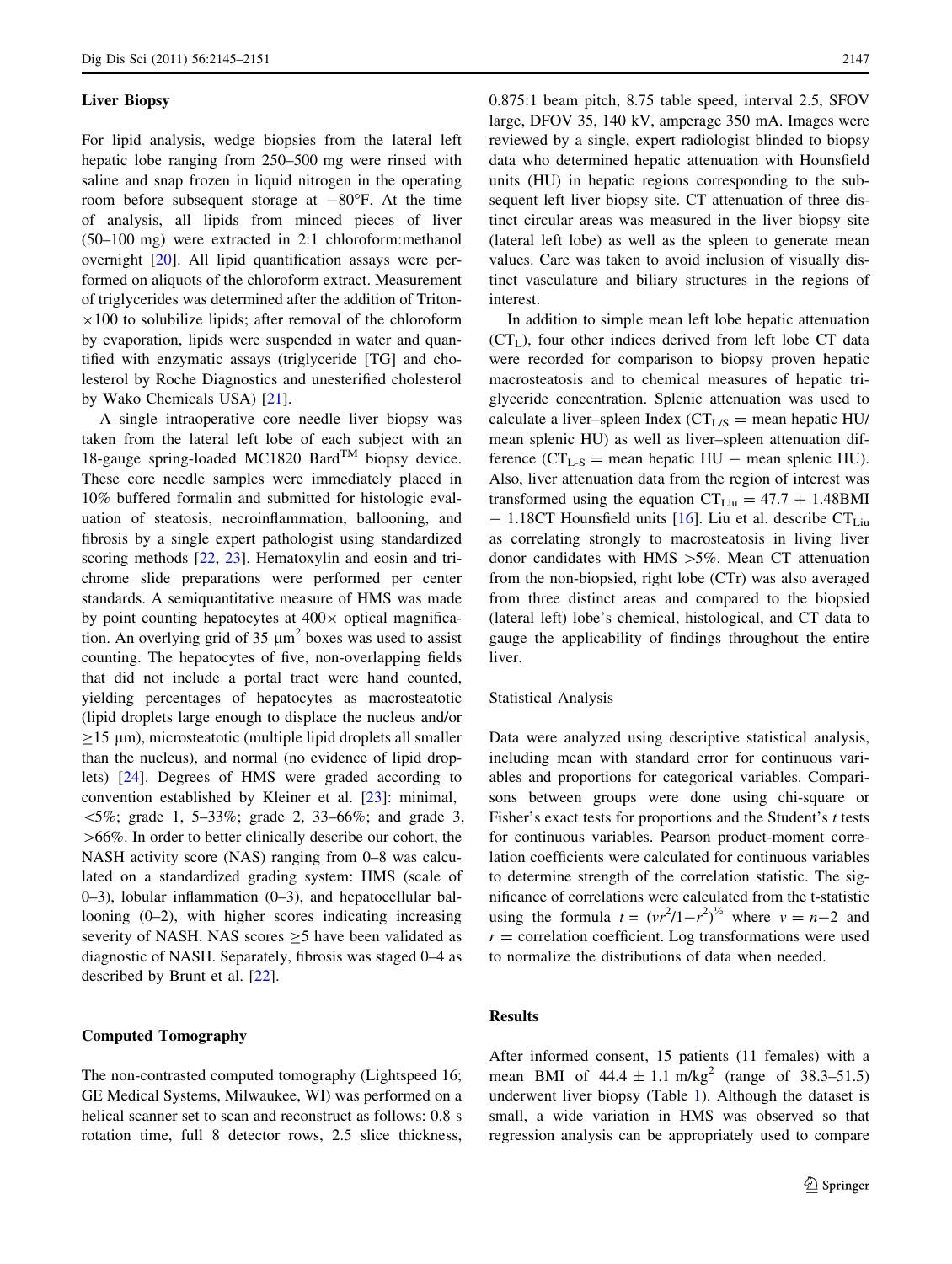<span id="page-3-0"></span>

| <b>Control</b><br>j        |  |
|----------------------------|--|
| $\frac{1}{2}$              |  |
| ś                          |  |
| j<br>i                     |  |
| $\sim$ $\sim$              |  |
| Í<br>Ï                     |  |
|                            |  |
| i                          |  |
| i<br>ì<br>١<br>)<br>}<br>} |  |
|                            |  |
| i<br>j<br>j<br>ī<br>ř<br>j |  |
| i<br>$\frac{1}{\zeta}$     |  |
|                            |  |
| ļ                          |  |
|                            |  |
| i<br>י<br>נ<br>i<br>ţ<br>j |  |
| <b>CONTACT</b>             |  |
| I<br>i<br>j                |  |

| Characteristics                   | Subject number |               |                          |                                           |                                                                                                                                                                                       |                                                                  |                                                                                                          |                                                                                                                                                                                                                                |                                                 |                |        |                |                                                                                                                                                                                                                                                                                                               |                                                                                                                                                                                                                                                                                                                      |                 |
|-----------------------------------|----------------|---------------|--------------------------|-------------------------------------------|---------------------------------------------------------------------------------------------------------------------------------------------------------------------------------------|------------------------------------------------------------------|----------------------------------------------------------------------------------------------------------|--------------------------------------------------------------------------------------------------------------------------------------------------------------------------------------------------------------------------------|-------------------------------------------------|----------------|--------|----------------|---------------------------------------------------------------------------------------------------------------------------------------------------------------------------------------------------------------------------------------------------------------------------------------------------------------|----------------------------------------------------------------------------------------------------------------------------------------------------------------------------------------------------------------------------------------------------------------------------------------------------------------------|-----------------|
|                                   |                | $\mathcal{L}$ |                          | 4                                         | $\mathbf{v}$                                                                                                                                                                          | $\circ$                                                          |                                                                                                          |                                                                                                                                                                                                                                | $\circ$                                         | $\overline{a}$ |        | $\overline{5}$ | $\frac{13}{2}$                                                                                                                                                                                                                                                                                                | $\overline{4}$                                                                                                                                                                                                                                                                                                       | $\overline{15}$ |
| Sex                               | Female         | Female        | Female                   | Female                                    | Male                                                                                                                                                                                  | Male                                                             | Female                                                                                                   | Female                                                                                                                                                                                                                         |                                                 |                | Female | Female         | Female                                                                                                                                                                                                                                                                                                        | Female                                                                                                                                                                                                                                                                                                               | Female          |
| Age (years)                       | 58             | 34            | $\overline{\omega}$      |                                           |                                                                                                                                                                                       |                                                                  |                                                                                                          |                                                                                                                                                                                                                                |                                                 |                |        |                |                                                                                                                                                                                                                                                                                                               |                                                                                                                                                                                                                                                                                                                      |                 |
| BMI $(kg/m^2)$                    | 48.5           | 39.4          | 38.3                     |                                           |                                                                                                                                                                                       |                                                                  |                                                                                                          |                                                                                                                                                                                                                                |                                                 |                |        |                |                                                                                                                                                                                                                                                                                                               |                                                                                                                                                                                                                                                                                                                      |                 |
| Diabetes mellitus                 | $\frac{1}{2}$  | Yes           | ş                        |                                           |                                                                                                                                                                                       |                                                                  |                                                                                                          |                                                                                                                                                                                                                                |                                                 |                |        |                |                                                                                                                                                                                                                                                                                                               |                                                                                                                                                                                                                                                                                                                      |                 |
| Liver TG (mg/g PR)                | 227            | 178           | 54                       | $46.5$ $42.5$ $203$ $203$ $51$ $11$ $203$ | $7.08$ $7.08$ $7.08$ $7.08$ $7.08$ $7.08$ $7.08$ $7.08$ $7.08$ $7.08$ $7.08$ $7.08$ $7.08$ $7.08$ $7.08$ $7.08$ $7.08$ $7.08$ $7.08$ $7.08$ $7.08$ $7.08$ $7.08$ $7.08$ $7.08$ $7.08$ | $21$<br>$40.6$<br>$217$<br>$86$<br>$126$<br>$74$<br>$71$<br>$71$ | $45$<br>$51.5$<br>$24$<br>$358$<br>$253$<br>$51$<br>$51$<br>$51$<br>$51$<br>$51$<br>$51$<br>$51$<br>$51$ | $629.5$ $63.5$ $64.5$ $65.5$ $65.5$ $65.5$ $65.5$ $65.5$ $65.5$ $65.5$ $65.5$ $65.5$ $65.5$ $65.5$ $65.5$ $65.5$ $65.5$ $65.5$ $65.5$ $65.5$ $65.5$ $65.5$ $65.5$ $65.5$ $65.5$ $65.5$ $65.5$ $65.5$ $65.5$ $65.5$ $65.5$ $65$ | Male<br>27<br>45.5<br>302<br>10 5 7<br>3 1<br>2 |                |        |                | $\begin{array}{c} 51 \\ 49.7 \\ 20.7 \\ 21.5 \\ 22.5 \\ 23.5 \\ 24.5 \\ 25.5 \\ 26.4 \\ 27.5 \\ 28.4 \\ 29.5 \\ 20.4 \\ 21.5 \\ 22.5 \\ 23.5 \\ 24.5 \\ 25.5 \\ 26.4 \\ 27.5 \\ 28.5 \\ 29.5 \\ 29.5 \\ 20.5 \\ 20.5 \\ 20.5 \\ 20.5 \\ 20.5 \\ 20.5 \\ 20.5 \\ 20.5 \\ 20.5 \\ 20.5 \\ 20.5 \\ 20.5 \\ 20.5$ | $4\frac{1}{2}$ $\frac{1}{2}$ $\frac{1}{2}$ $\frac{1}{3}$ $\frac{3}{4}$ $\frac{3}{4}$ $\frac{1}{2}$ $\frac{1}{3}$ $\frac{1}{2}$ $\frac{1}{2}$ $\frac{1}{2}$ $\frac{1}{2}$ $\frac{1}{2}$ $\frac{1}{2}$ $\frac{1}{2}$ $\frac{1}{2}$ $\frac{1}{2}$ $\frac{1}{2}$ $\frac{1}{2}$ $\frac{1}{2}$ $\frac{1}{2}$ $\frac{1}{2}$ |                 |
| Plasma TG (mg/dl)                 | $\frac{26}{5}$ | 193           | 166                      |                                           |                                                                                                                                                                                       |                                                                  |                                                                                                          |                                                                                                                                                                                                                                |                                                 |                |        |                |                                                                                                                                                                                                                                                                                                               |                                                                                                                                                                                                                                                                                                                      |                 |
| Plasma total chol (mg/dl)         | 186            | 213           | 169                      |                                           |                                                                                                                                                                                       |                                                                  |                                                                                                          |                                                                                                                                                                                                                                |                                                 |                |        |                |                                                                                                                                                                                                                                                                                                               |                                                                                                                                                                                                                                                                                                                      |                 |
| Plasma LDL Chol (mg/dl)           | 146            | 152           | 116                      |                                           |                                                                                                                                                                                       |                                                                  |                                                                                                          |                                                                                                                                                                                                                                |                                                 |                |        |                |                                                                                                                                                                                                                                                                                                               |                                                                                                                                                                                                                                                                                                                      |                 |
| Plasma HDL chol (mg/dl)           | 27             | 35            |                          |                                           |                                                                                                                                                                                       |                                                                  |                                                                                                          |                                                                                                                                                                                                                                |                                                 |                |        |                |                                                                                                                                                                                                                                                                                                               |                                                                                                                                                                                                                                                                                                                      |                 |
| Plasma VLDL chol (mg/dl)          | ≌              | 26            | $\overline{\mathcal{C}}$ |                                           |                                                                                                                                                                                       |                                                                  |                                                                                                          |                                                                                                                                                                                                                                |                                                 |                |        |                |                                                                                                                                                                                                                                                                                                               |                                                                                                                                                                                                                                                                                                                      |                 |
| Macrosteatosis grade (0-4)        |                |               |                          |                                           |                                                                                                                                                                                       |                                                                  |                                                                                                          |                                                                                                                                                                                                                                |                                                 |                |        |                |                                                                                                                                                                                                                                                                                                               |                                                                                                                                                                                                                                                                                                                      |                 |
| Inflammatory grade $(0-4)$        |                |               |                          |                                           |                                                                                                                                                                                       |                                                                  |                                                                                                          |                                                                                                                                                                                                                                |                                                 |                |        |                |                                                                                                                                                                                                                                                                                                               |                                                                                                                                                                                                                                                                                                                      |                 |
| Ballooning (0-4)                  |                |               |                          |                                           |                                                                                                                                                                                       |                                                                  |                                                                                                          |                                                                                                                                                                                                                                |                                                 |                |        |                |                                                                                                                                                                                                                                                                                                               |                                                                                                                                                                                                                                                                                                                      |                 |
| Nash activity score (NAS)         |                |               |                          |                                           |                                                                                                                                                                                       |                                                                  |                                                                                                          |                                                                                                                                                                                                                                |                                                 |                |        |                |                                                                                                                                                                                                                                                                                                               |                                                                                                                                                                                                                                                                                                                      |                 |
| Fibrosis stage (1-4)              |                |               |                          |                                           |                                                                                                                                                                                       |                                                                  |                                                                                                          |                                                                                                                                                                                                                                |                                                 |                |        |                |                                                                                                                                                                                                                                                                                                               |                                                                                                                                                                                                                                                                                                                      |                 |
| TG triglyceride, chol cholesterol |                |               |                          |                                           |                                                                                                                                                                                       |                                                                  |                                                                                                          |                                                                                                                                                                                                                                |                                                 |                |        |                |                                                                                                                                                                                                                                                                                                               |                                                                                                                                                                                                                                                                                                                      |                 |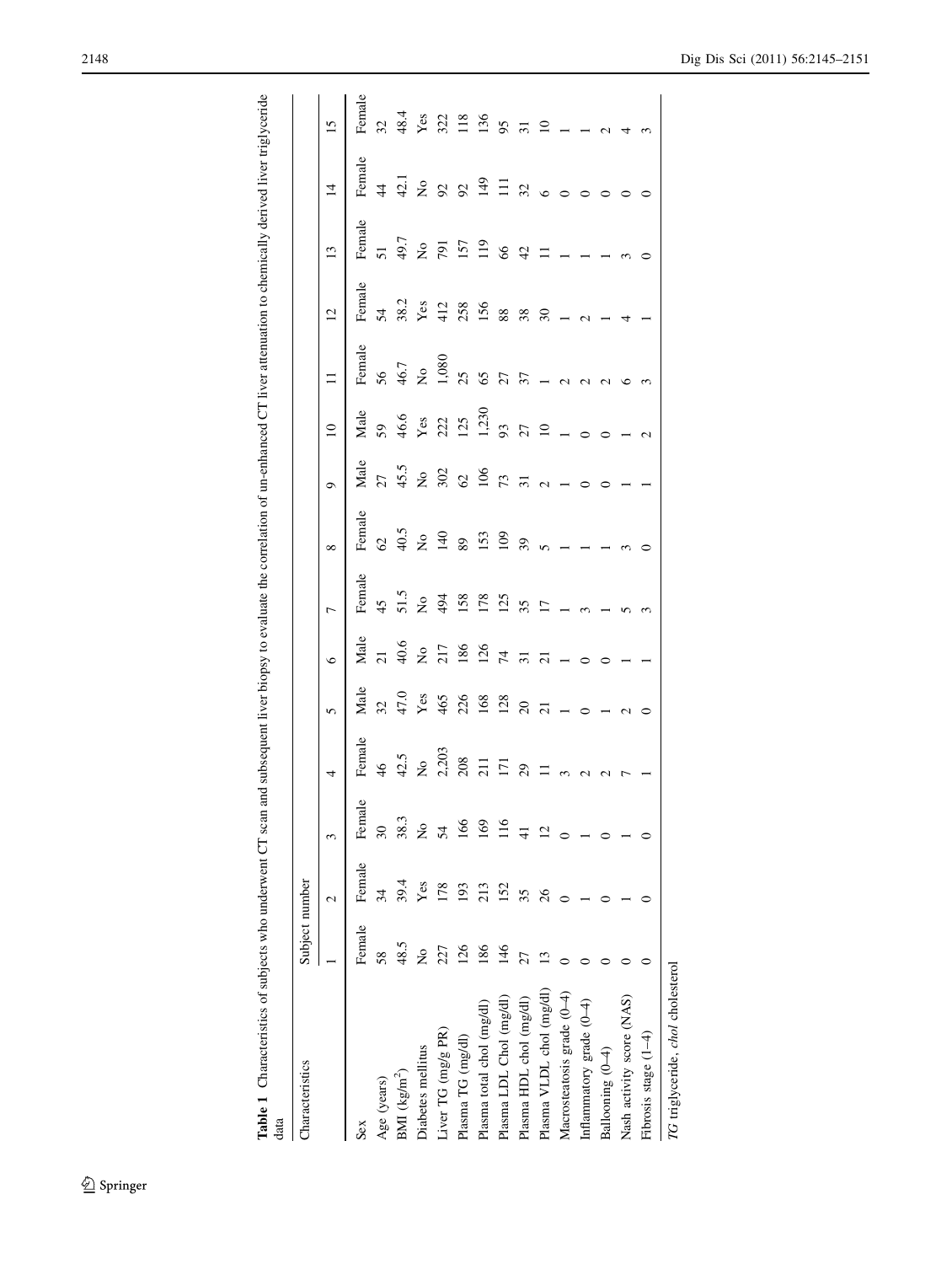<span id="page-4-0"></span>liver triglyceride concentration (mg/g liver protein) after log transformation to both  $CT_{L/S}$  ( $r = -0.80$ ,  $P < 0.001$ ,  $y = -0.6326 \times + 2.5451$ ) (Fig. 1) and CT<sub>L-S</sub> ( $r = -0.80$ ,



Fig. 1 Correlation of liver spleen index to liver triglyceride. Liver spleen index [liver attenuation (HU)/splenic attenuation (HU)] correlates strongly with chemical measurement of liver triglyceride  $(mg/gPR)$   $(r = -0.80, P < 0.001, n = 15)$ 



Fig. 2 Correlation of liver macrosteatosis (%) to liver triglyceride (a) and liver spleen index  $(CT_{L/S})$  (b). Histological macrosteatosis (HMS) correlates strongly with chemical measurement of liver triglyceride (mg/g PR) ( $r = 0.83$ ,  $P \lt 0.0001$ ,  $n = 15$ ) and CT<sub>L/S</sub>  $(r = -0.89, P < 0.0001, n = 15)$ 



Fig. 3 Correlation of BMI to liver triglyceride. Subject BMI ( $kg/m<sup>2</sup>$ ) does not correlate significantly with liver triglyceride (mg/g protein)  $(r = 0.44, P > 0.05, n = 15)$ 

 $P<0.001$ ) (data not shown). The correlations were strong but statistically significant. Histological macrosteatosis (%) was similarly correlated to the chemical measurement of liver triglyceride ( $r = 0.83$ ,  $P < 0.0001$ ) and CT<sub>L/S</sub> ( $r =$  $-0.89, P < 0.0001$ ) (Fig. 2a, b). Neither CT<sub>L</sub> ( $r = -0.71$ ,  $P < 0.01$ ) nor BMI-adjusted nc-CT data as proposed by Liu et al. ( $r = 0.80$ ,  $P = 0.001$ ) reflected liver triglyceride (mg/g liver protein) any more closely than  $CT_{L/S}$ .

Mean CT liver–spleen index from the right (non-biopsied) liver lobe ( $CTr_{L/S}$ ) also correlated strongly to log transformed liver triglyceride ( $r = -0.79$ ,  $P < 0.01$ ) and HMS ( $r = -0.88$ ,  $P < 0.001$ ), while mean biopsied left liver lobe attenuation  $(CT_L)$  and non-biopsied liver attenuation (CTr) was even more similar ( $r = 0.96, P < 0.0001$ ,  $n = 15$ ). BMI was only marginally and nonsignificantly correlated with liver triglyceride concentration, the definitive measure of hepatic fat ( $r = 0.44$ ,  $P > 0.05$ ) (Fig. 3).

Seventy-three percent of subjects demonstrated at least mild HMS by surgical pathology evaluation  $(n = 11)$ . Sixty percent and 53% of participants were found to have necroinflammation ( $n = 9$ ) and/or at least stage 1 fibrosis  $(n = 11)$ , respectively. Four biopsies revealed stage 3 fibrosis, and no subjects had cirrhosis. Mean percentage of histological macrosteatosis was  $27 \pm 5.9\%$ . Three subjects met the predetermined criteria for steatohepatitis with a NASH activity score (NAS)  $\geq$ 5. Individual NAS ranged from 0–6. The liver triglyceride concentrations distributed widely from 54–2,203 mg/g of liver protein with a mean ( $\pm$ sem) value of 480  $\pm$  142 mg/g Pr ( $n = 15$ ).

#### **Discussion**

This study has confirmed the utility of using nc-CT scanning to noninvasively evaluate the extent of liver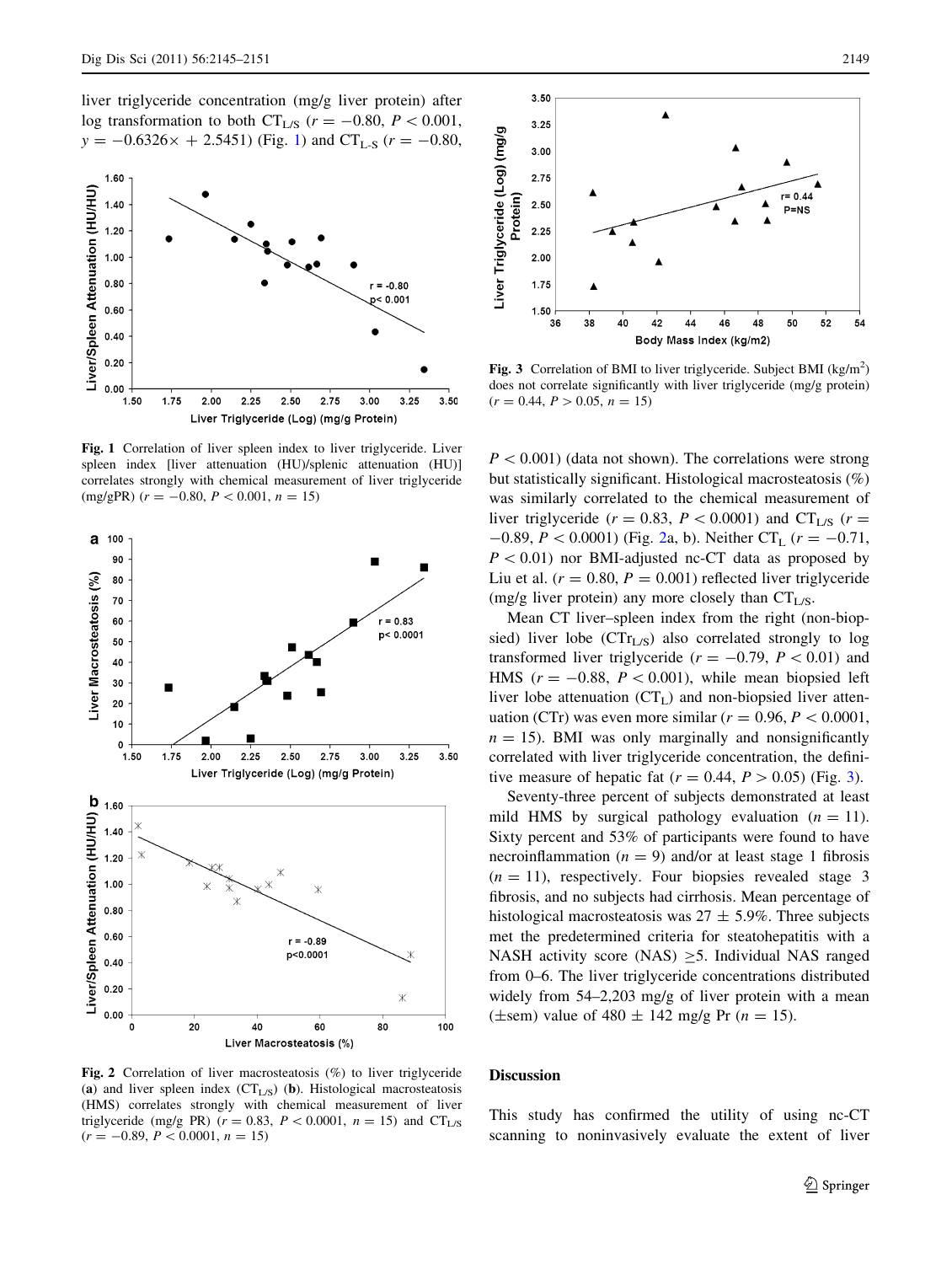<span id="page-5-0"></span>triglyceride and hepatic macrosteatosis (HMS) in very high BMI patients, a growing population previously not studied with CT. The Hounsfield units obtained from the CT scan were significantly and directly correlated to the chemical assessment of hepatic triglyceride and to a standardized histologic estimation of HMS. While the number of patients examined in this study was small, the correlation extended across a quite wide range of liver triglyceride concentrations (Fig. [1\)](#page-4-0) so that the measurements are reasonably robust and provide good estimates of triglyceride concentrations across the range of minimal to very high macrosteatosis. CT assessment of hepatic steatosis in earlier studies was criticized on the basis that the modality provided limited accuracy to estimate hepatic fat concentration accurately where this was low [[15\]](#page-6-0). However, such criticism cannot be leveled at our dataset.

A strength of this study is that it is the first direct comparison of CT attenuation to chemical hepatic triglyceride concentrations of which we are aware. Multiple groups have reported that non-contrasted hepatic CT findings significantly correlate to HMS estimated by a single observer  $[14–16]$  $[14–16]$ . When reviewed together, these studies provide the impression that nc-CT scan may be of value in measuring liver fat above 30% HMS or when adjusted for individual BMI. However, all of these studies rely on the assumption that estimation of HMS from a core liver biopsy accurately represents in vivo liver triglyceride concentration. Until now this assumption has not been tested in humans.

Additionally, CT data of the non-biopsied right liver lobe (CTr) correlated strongly to liver TG, HMS, and CT attenuation of the biopsied lobe. In the context of previously published strong correlations in HMS between paired liver biopsies, such findings suggest our liver fat measures (HMS, TG, CT) apply broadly to most of the liver, thereby allaying a common concern in non-invasive hepatic diagnostic studies [\[18](#page-6-0)]. Lastly, this work chemically validates the use of a CT ''Liver Spleen Index'' (or ratio) to control for an individual subjects' scanning characteristics.

Our study has important limitations including small cohort size and the inclusion of only very high BMI subjects. However, in designing our study we believe that the existing data supporting nc-CT and our knowledge of the wide spectrum of HMS within a bariatric surgery cohort justified a small sample size both from a statistical and an ethical standpoint, not least given the potential risks associated with wedge liver biopsies and radiation exposure for non-clinical purposes. Also, we must acknowledge that a liver biopsy still remains essential for the determination of histological features of hepatocyte ballooning, inflammation and fibrosis that are of considerable importance in the full characterization of fatty liver disease. Finally, we are aware that the lifetime risk of medical radiation exposure is

an emerging concern for clinicians [\[25](#page-6-0)]. The radiation exposure of the CT measures used here is relatively modest, however, and is confined to an abdominal region not involving the entire body, so the risk for such a procedure remains low.

In summary, we believe the novel observation that nc-CT hepatic attenuation closely reflects both hepatic macrosteatosis and chemically measured liver triglyceride across a wide range of steatosis (54–2,203 mg/g Pr), eliminating interobserver variability, offers many interesting possibilities for the care of liver patients and liver donors. A convenient, validated measure of HMS alone would be a boon to clinicians and researchers, attempting to unravel the complex interplay between liver lipid burden and human metabolism as a whole. Based on our results, unenhanced computed tomography may represent liver triglyceride accurately enough to fill such a role. Confirmation of our results by a larger study would ultimately serve to elucidate the risk and benefits of this proposed use of computed tomography in obese and non-obese patients alike.

Open Access This article is distributed under the terms of the Creative Commons Attribution Noncommercial License which permits any noncommercial use, distribution, and reproduction in any medium, provided the original author(s) and source are credited.

## References

- 1. Flegal KM, Carroll MD, Ogden CL, Johnson CL. Prevalence and trends in obesity among US adults, 1999–2000. JAMA. 2002;288:1723–1727.
- 2. Nair S, Mason A, Eason J, Loss G, Perrillo RP. Is obesity an independent risk factor for hepatocellular carcinoma in cirrhosis? Hepatology. 2002;36:150–155.
- 3. Wanless IR, Lentz JS. Fatty liver hepatitis (steatohepatitis) and obesity: An autopsy study with analysis of risk factors. Hepatology. 1990;12:1106–1110.
- 4. Adinolfi LE, Gambardella M, Andreana A, Tripodi MF, Utili R, Ruggiero G. Steatosis accelerates the progression of liver damage of chronic hepatitis C patients and correlates with specific HCV genotype and visceral obesity. Hepatology. 2001;33:1358–1364.
- 5. Browning JD, Szczepaniak LS, Dobbins R, et al. Prevalence of hepatic steatosis in an urban population in the United States: Impact of ethnicity. Hepatology. 2004;40:1387–1395.
- 6. Marchesini G, Bugianesi E, Forlani G, et al. Nonalcoholic fatty liver, steatohepatitis, and the metabolic syndrome. Hepatology. 2003;37:917–923.
- 7. Xirouchakis E, Sigalas A, Manousou P, et al. Models for nonalcoholic fatty liver disease: A link with vascular risk. Curr Pharm Des. 2008;14:378–384.
- 8. Rockey DC, Caldwell SH, Goodman ZD, Nelson RC, Smith AD. Liver biopsy. Hepatology. 2009;49:1017–1044.
- 9. Qayyum A, Chen DM, Breiman RS, et al. Evaluation of diffuse liver steatosis by ultrasound, computed tomography, and magnetic resonance imaging: Which modality is best? Clin Imaging. 2009;33:110–115.
- 10. Schwenzer NF, Springer F, Schraml C, Stefan N, Machann J, Schick F. Non-invasive assessment and quantification of liver